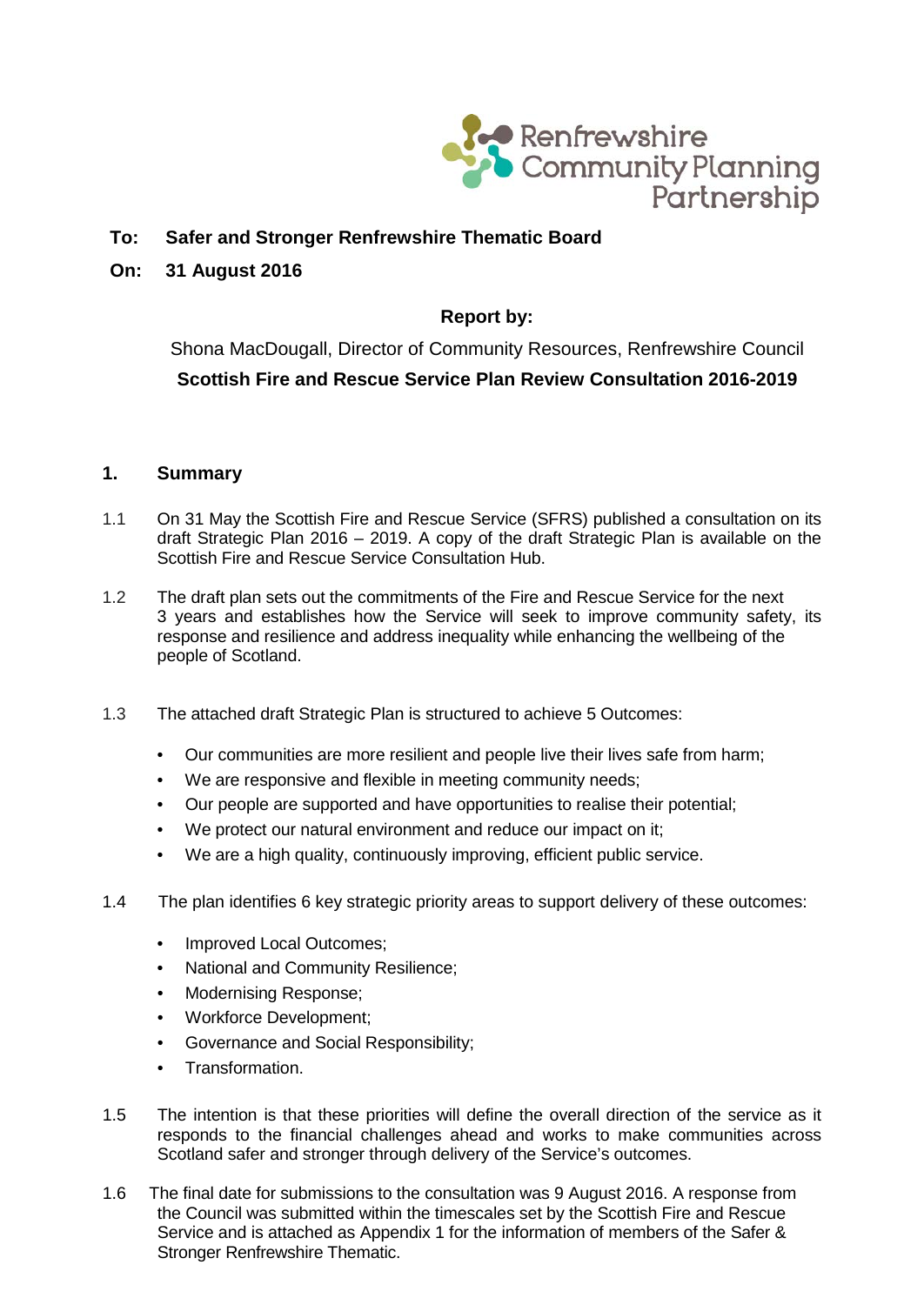## **2. Recommendations**

It is recommended that the Safer & Stronger Renfrewshire Thematic Board:

- a) Notes the consultation on the draft SFRS Strategic Plan (2016 2019);
- b) Notes Renfrewshire Council's submitted consultation response as detailed in Appendix 1 to this report.

## **3. Background**

- 3.1 The Scottish Fire and Rescue Service came into force as a single body in 2013 following the Police and Fire Reform (Scotland) Act 2012.
- 3.2 The first Scottish Fire and Rescue Service strategic plan was produced in 2013 and principally focused on integrating the eight former fire and rescue services operating across Scotland into the national fire and rescue service.
- 3.3 The draft strategy being consulted on is split into 2 main parts:
	- Scottish Fire and Rescue Service who they are, values, challenges, workforce and performance,
	- The proposed Scottish Fire and Rescue Service 6 key strategic priority areas:
		- o Improved Local Outcomes;
		- o National and Community Resilience;
		- o Modernising Response;
		- o Workforce Development;
		- o Governance and Social Responsibility;
		- o Transformation.

## **Improved Local Outcomes**

- 3.4 The draft Strategic Plan makes clear that the numbers of accidental dwelling fires have reduced significantly in the period since 1999 and that this has been driven by very successful partnership working. The connection is made that the individuals that have died as a result of accidental fires are most usually known to a range of other agencies and are amongst the most vulnerable members of society. On that basis the emphasis in improving local outcomes is linked very strongly to ongoing partnership working with Councils and Community Planning partners with a focus on vulnerable communities that relates very strongly to the focus of the Renfrewshire Community Plan.
- 3.5 In addition the nature of outcomes being sought is also widened the focus on fire safety is giving way to a focus on wider individual and community safety and in particular victims of unintended harm that is also being driven through the national Building Safer Communities strategy. Overall the strategic priority around improved local outcomes and the explanation and focus that is being promoted within the draft plan fit very well with the strategic agenda being taken forward by the Renfrewshire Community Planning Partnership.

## **National and Community Resilience**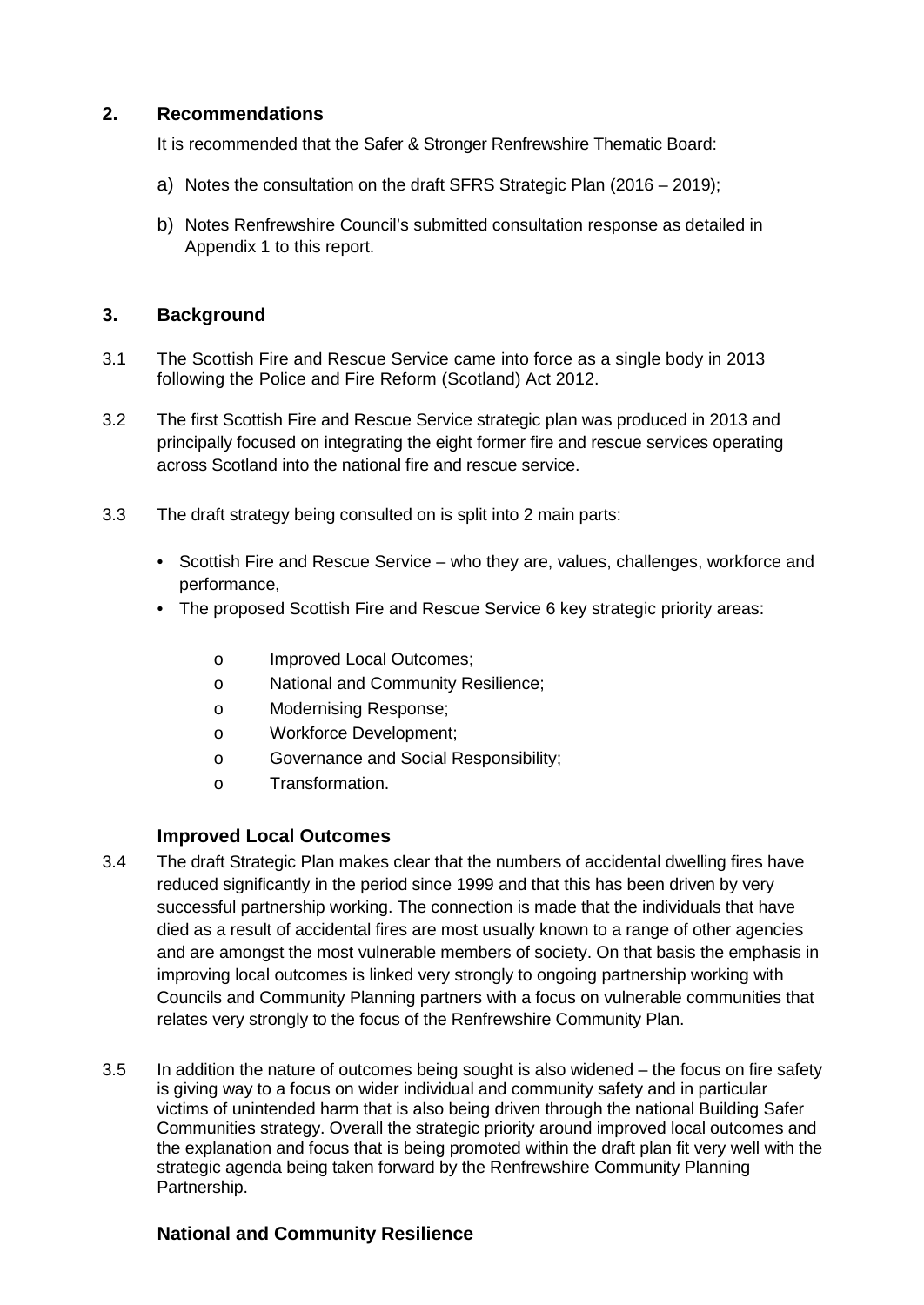3.6 The Scottish Fire and Rescue Service plays a critical role alongside the Civil Contingencies Service and Police Scotland in developing national and community resilience. In particular the approach to planning for specific hazards and threats using risk identification to decide on proportionate planning is used extensively in Renfrewshire and fits well with the wider approach to planning for civil contingencies being developed in Renfrewshire.

# **Modernising Response**

3.7 In this priority the Scottish Fire and Rescue Service is able to use evidence to demonstrate the changing nature of the incidents that they are involved in and the dramatic increase in numbers of incidents in which they are working in a partnership role with other agencies. Locally this is apparent, with the Scottish Fire and Rescue Service playing an active role in Community Planning – particularly on the Safer and Stronger Thematic Board and working closely as a key partner in the Renfrewshire Community Safety Partnership. This is valued and is helping the wider partnership to deliver results that are strengthening communities and supporting their resilience

# **Workforce Development**

3.8 A key priority for Scottish Fire and Rescue Service that focuses on the way the service will develop its workforce with the objective of remaining an employer of choice with a well trained, highly skilled, engaged and resilient workforce.

## **Governance and Social Responsibility**

3.9 Like all partners and public bodies, Governance and in particular transparency is key for the Scottish Fire and Rescue Service. The systematic management of risk is fundamental to both their strategic and operational decision making process and is clearly expressed within this strategic priority. Of particular note and relevance to the Council is the commitment to pay the living wage to employees and the role of the service as a Corporate Parent – particularly to children who are, or have been in care.

## **Transformation**

3.10 A key priority for Scottish Fire and Rescue Service that focuses on the way the service will develop its operating systems and procedures to be more efficient and more effective.

**Author:** For more information about the report, please contact Oliver Reid, Head of Public Protection, Renfrewshire Council on 0141 618 7352, [oliver.reid@renfrewshire.gcsx.gov.uk](mailto:oliver.reid@renfrewshire.gcsx.gov.uk)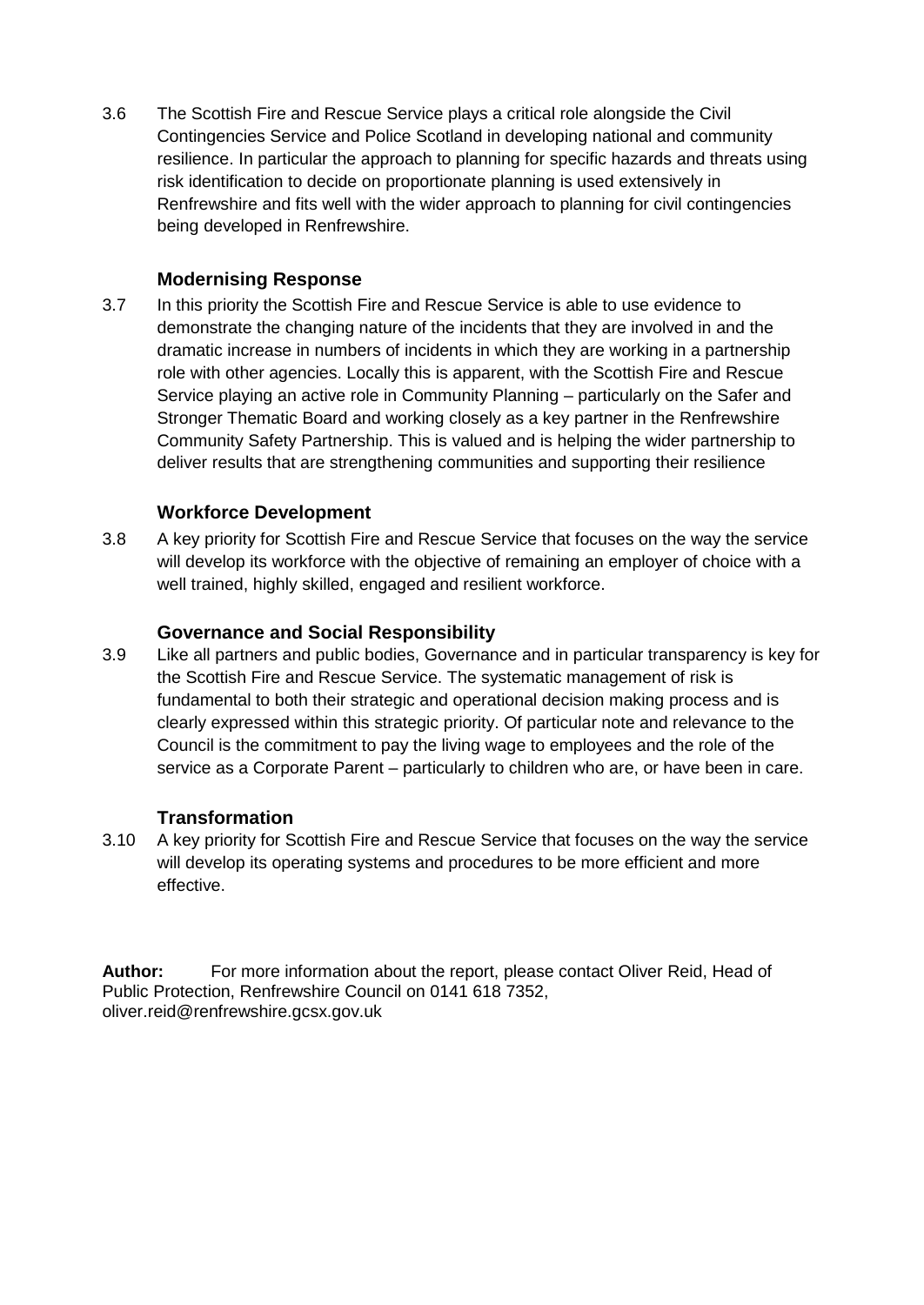# **Draft Strategic Plan 2016-19**

### *Overview*

The Scottish Fire and Rescue Service invites views on its draft Strategic Plan 2016-19. A cornerstone of our ongoing development of the Service, it will ensure we remain fully committed to improving the safety and wellbeing of Scotland's communities.

#### *Why we are consulting*

We want to hear views on our ambition to balance national priorities with the needs of local communities both now and in the future. The consultation is open for ten weeks, closing on 9 August 2016.

Your views matter and we hope you will help us to shape the future of fire and rescue in Scotland.

#### *Where to send your response*

Please send your written response to Alison Hastings, Performance and Strategic Planning Manager, Scottish Fire and Rescue Service Brooms Road, Dumfries, DG1 2DZ to arrive by 9 August 2016.

#### *What happens next*

Following the closing date, all responses will be analysed and considered along with any other available evidence. We aim to issue the findings of the consultation process in due course on the 'We asked, you said, we did' page of our Consultation Hub, at: firescotland.citizenspace.com

### **Introduction**

What is your name? *(Optional)* Do you represent an organisation, group or team? If so, please give its name here:

Renfrewshire Council

Are you a member of Scottish Fire and Rescue Service staff?

 $No<sub>1</sub>$ 

### **Our Outcomes. Priorities and Objectives**

*These are shown in full at the end of this document.*

1 Have we chosen the right outcomes? We have identified five outcomes. These are our long term goals.

 $Yes$ 

**Comments** 

Overall Renfrewshire Council is supportive of the 5 outcomes identified within the draft Strategic Plan 2016 – 2019. While 3 of the outcomes relate particularly to how the organisation itself will develop 2 have a particular and wider relevance to Renfrewshire.

The particular focus on developing the resilience of communities and ensuring that residents and visitors can live lives safe from harm aligns directly with the objectives agreed within the Safer and Stronger Theme of the Renfrewshire Community Plan while the focus on protecting our natural environment and reducing our impact on it reflects the priorities and objectives of the Greener Theme.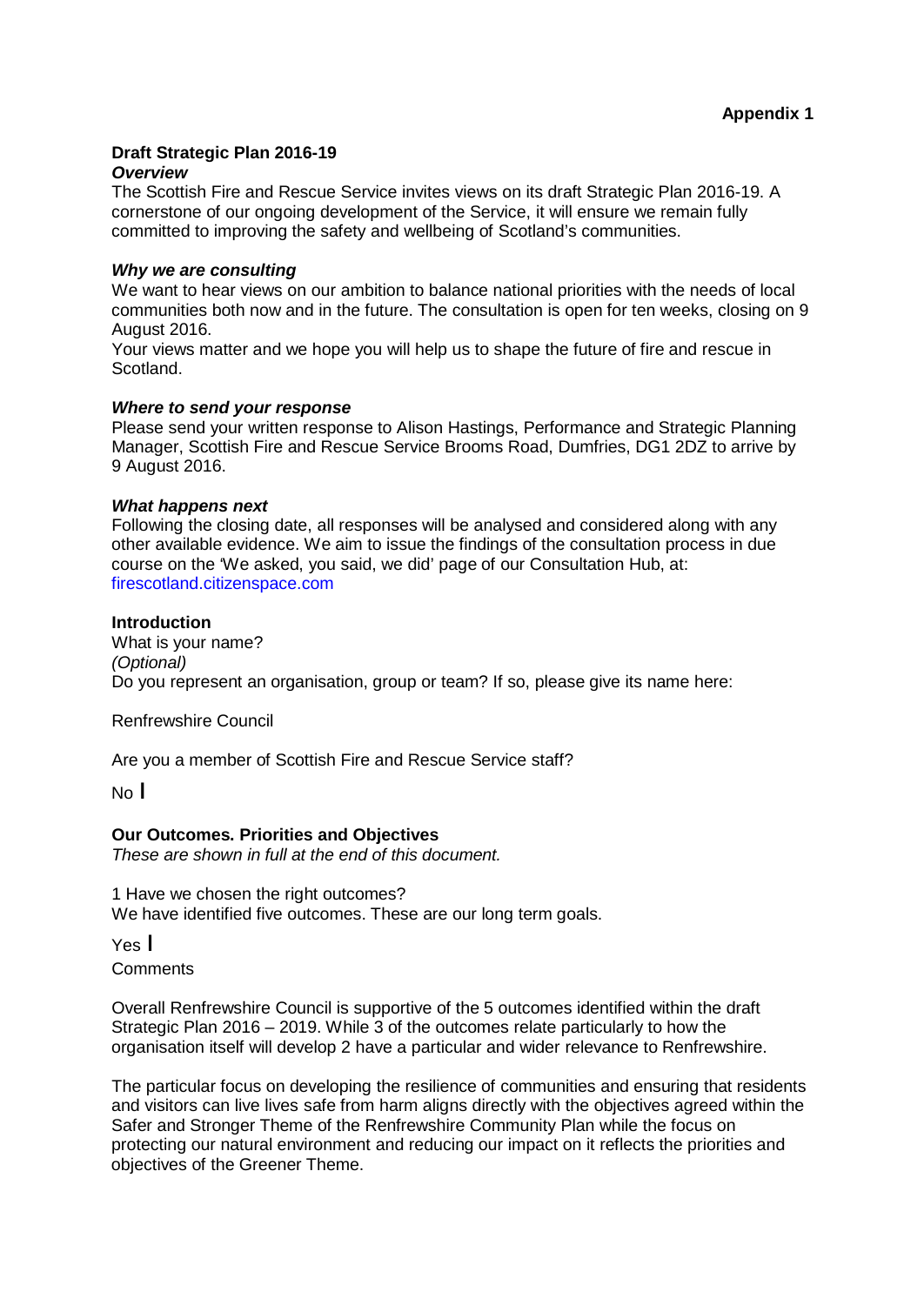#### 2 Have we chosen the right priorities?

To work towards our outcomes, we have identified six priorities. These are the areas we will focus on over the coming three years.

Yes I

### **Comments**

Overall the 6 priority outcome areas are welcomed by Renfrewshire Council and reflect priorities that closely align with the commitments and priorities that the Council has identified within its own plans or with its partners through the Renfrewshire Community Plan and Tackling Poverty Strategy. A number of comments are made in relation to each of the priorities below:

#### **Improved Local Outcomes**

The draft Strategic Plan makes clear that the numbers of accidental dwelling fires have reduced significantly in the period since 1999 and that this has been driven by very successful partnership working. The connection is made that the individuals that have died as a result of accidental fires are most usually known to a range of other agencies and are amongst the most vulnerable members of society. On that basis the emphasis in improving local outcomes is linked very strongly to ongoing partnership working with Councils and Community Planning partners with a focus on vulnerable communities that relates very strongly to the focus of the Renfrewshire Community Plan, the Council Plan and the Renfrewshire Tackling Poverty strategy.

In addition the nature of outcomes being sought is also widened – the focus on fire safety is giving way to a focus on wider individual and community safety and in particular victims of unintended harm that is also being driven through the national Building Safer Communities strategy. Overall therefore, the strategic priority around improved local outcomes and the explanation and focus that is being promoted within the draft plan fit very well with the strategic agenda being taken forward by the Council and is welcomed.

#### **National and Community Resilience**

The Scottish Fire and Rescue Service plays a critical role alongside the Civil Contingencies Service and Police Scotland in developing national and community resilience. Overall the focus on this area of work is welcomed. In particular the approach to planning for specific hazards and threats using risk identification to decide on proportionate planning is used extensively in Renfrewshire and fits well with the wider approach to planning for civil contingencies being developed in Renfrewshire.

#### **Modernising Response**

In this priority the use of evidence to demonstrate the changing nature of the incidents that the Service are involved in and the dramatic increase in numbers of incidents in which the Service is working in a partnership role with other agencies is powerful. Locally, within Renfrewshire this trend is apparent, with the Scottish Fire and Rescue Service playing an active role in Community Planning – particularly on the Safer and Stronger Thematic Board and working closely as a key partner in the Renfrewshire Community Safety Partnership.